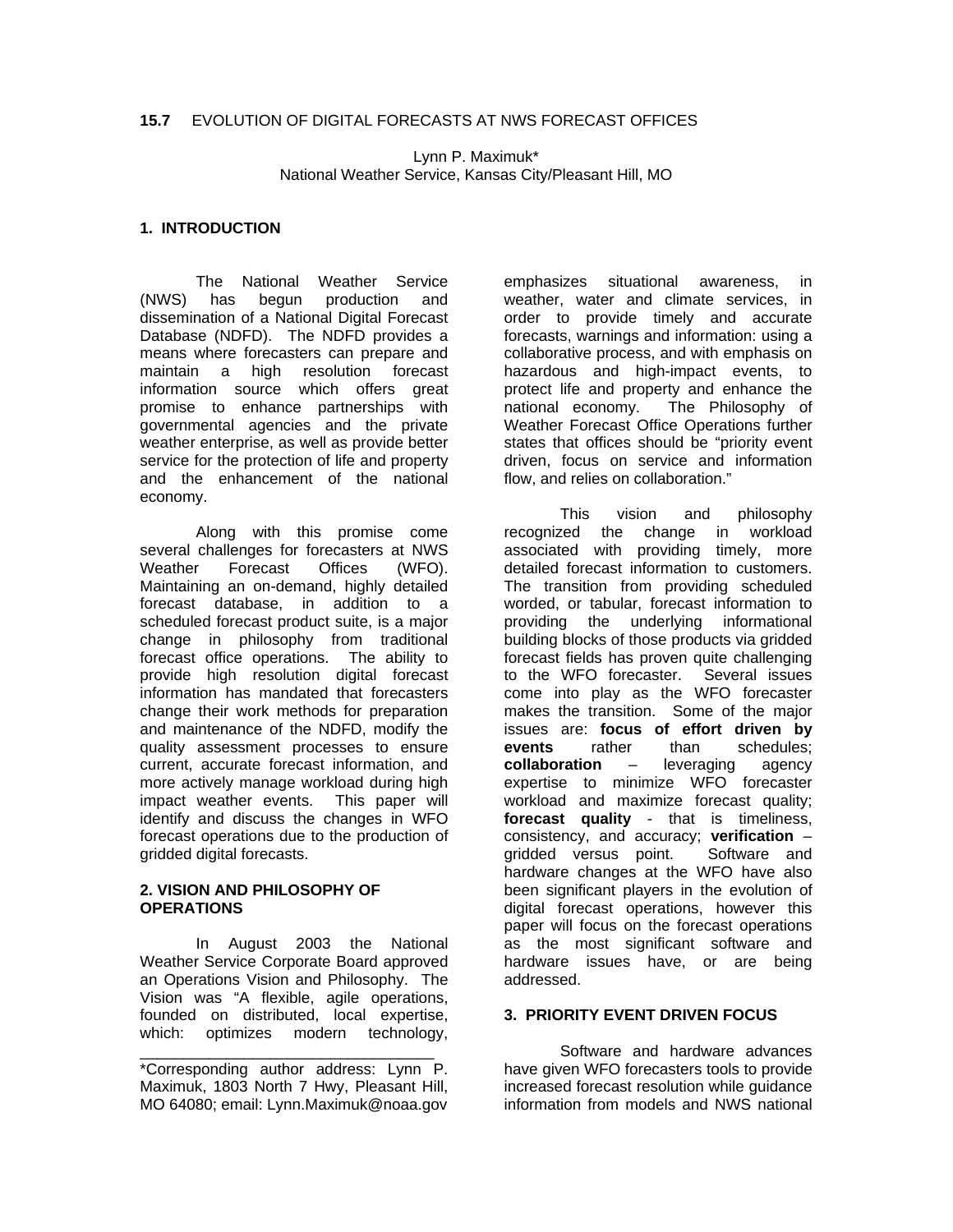centers continue to improve. WFO forecasters are modifying their work processes to best leverage the inclination to increase workload to provide higher resolution forecast information against workload savings possible by maximizing use of forecast guidance tools. In addition to this routine demand for resource management, forecasters are being challenged to maintain timely highly detailed forecast grids while providing warning and advisory services for high impact weather events.

 Forecasters in general have evolved into a routine where they use their analytical and local weather effects expertise to determine where the existing forecast database needs modification based upon more current information or events They then focus their preparation and maintenance resources on those weather elements and time periods. In essence they nudge, or adjust, the existing forecast database toward the preferred solution. In this way workload is saved as the local effects injected by the forecasters are maintained as the forecast database moves through time. This is methodology evolved at many WFOs to provide forecast consistency, to minimize the number of forecast grids which must be manipulated and because the current guidance resolution is much more coarse than that in the NDFD The coarse guidance resolution requires modification to add in local effects. One could view this as forecasters staying with a forecast until new information indicates that it be adjusted. Even when forecast guidance resolution matches that of the NDFD it appears that this operational paradigm will have value for the foreseeable future as forecasters will be required to insert local effects, and the human element adds consistency to forecasts where forecast model runs have a tendency to show rapid changes in their solutions. This operational paradigm is much different than the traditional schedule driven product issuances of the past when a forecast update was essentially prepared from scratch at each update cycle. As a result WFO forecasters have had to adjust their forecast process to ensure that they can maximize depiction of their analytical and diagnostic skills in the forecast database.

Additionally, the forecasters predominantly distribute workload in preparation and maintenance of the forecast database based upon weather events, or time periods rather than upon programmatic responsibilities. In this way the shift supervisors have the ability to manage resources to best address high impact weather events while leaving forecasts which don't need modification alone.

 During severe, or unusual high impact weather events WFO forecasters are increasingly turning to backup capabilities to essentially load shed when the demands of those events impact with their ability to update and prepare forecast grids. Software now allows offices to adjust workload to meet event demands by augmenting staff and/or redistributing routine tasks to other National Weather Service offices or centers. Since the existing forecast database may be easily moved to the backup office for manipulation, this method is being used with increasing frequency. By off loading routine forecast operations during high impact weather events local WFO staff may be better used to provide enhanced information flow and warning and advisory service. While local NWS offices provide valuable information and interpretation services on an ongoing basis, the ability to adjust responsibilities on the fly provides increased flexibility in reallocating resources to best deal with the problem of the day. This teamwork across NWS offices has already shown its worth during several major severe weather outbreaks.

# **4. Collaboration**

NWS WFOs have traditionally coordinated weather forecasts to gain consistency across borders of forecast responsibility. In most instances WFOs worked with guidance from numerical models and national centers to more or less independently arrive at a forecast solution for their area of responsibility. They then coordinated on differences across boundaries, usually via telephone calls. As the NWS moved toward producing an NDFD forecasters were provided with with tools to work together more collaboratively in determining the forecast solution. The exchange of inter-site coordination grids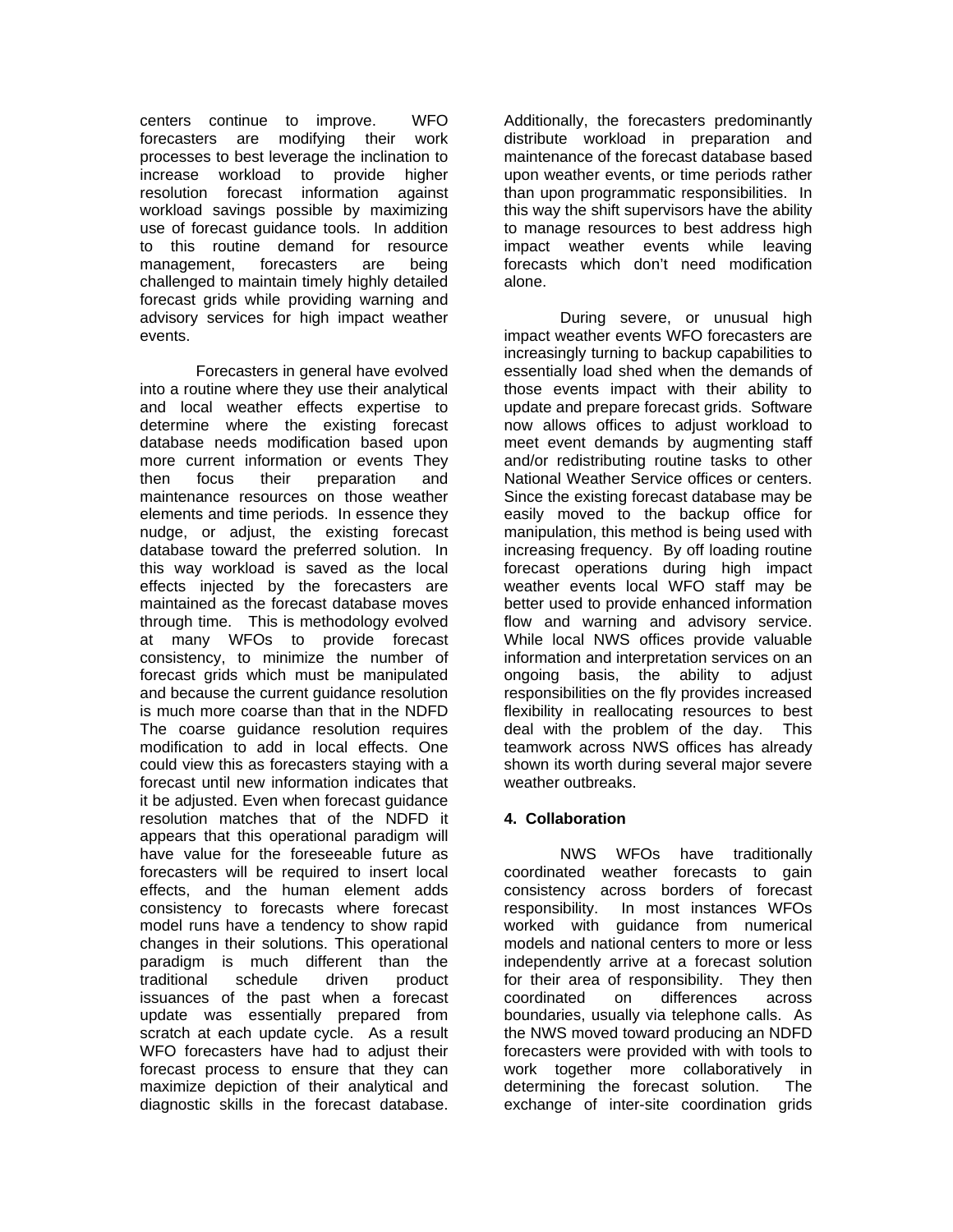along with the use of chat rooms and meetme conference calls have all greatly improved the forecast collaboration between<br>offices in developing meteorologically in developing meteorologically consistent forecast solutions.

The production of a high resolution forecast data base has focused attention on ensuring that forecast grids from WFOs are meteorologically consistent, and do not reflect "political meteorology" based upon political jurisdictional boundaries. Since the NDFD is a high resolution one stop shopping location, for a wealth of weather forecast information, differences are much more visible than they were with the worded forecasts of the past. Initially forecasters were reluctant to change the coordination processes with which they had become familiar. However as they became more comfortable with the collaborative tools provided, and have gained familiarity with the composition and use of the NDFD, the<br>amount of collaboration and the amount of collaboration and the meteorological consistency of the gridded forecasts has improved dramatically. There is much more science sharing taking place between WFOs and national centers in real time. Collaboration of a large number of forecast grids can be quite a workload. As a result one of the remaining challenges is how to maximize efficiency while integrating the expertise of the various local WFOs and national centers. Leveraging that expertise will result in a more accurate and consistent forecast database while reducing workload at the WFO so resources may be freed up to provide more customer service, especially in interpretation of weather forecast information and the forging of stronger partnerships with stakeholders.

## **5. FORECAST QUALITY**

 The transition from scheduled, broadly worded forecasts, to an "always current" high resolution forecast database has presented quality assurance challenges to the WFO forecaster. Traditional measures of timeliness – meeting a scheduled deadline - are no longer valid as customers may pull data at any time, and a quick review of forecast wording does not reflect the quality of the end product since many products are automatically prepared by formatters. Forecasters were also

challenged in how to evaluate the consistency of the high resolution forecast grids as traditional consistency measures were not very detailed as broadly worded forecasts averaged over time and space did not readily reflect inconsistencies.

 Movement in addressing the quality assurance concerns has not been as rapid as in other areas of the digital forecast evolution. While tools are available to assess forecast quality, most are immature and not well understood by many forecasters. It has been very difficult to move WFO forecasters away from the "packaged" based forecast mindset where the scheduled legacy text products were the driver. During the past year considerable progress has been made toward changing forecaster emphasis from text products to<br>the underlying grids. This has led to the underlying grids. increased efforts toward developing and using effective quality assurance tools. However much remains to be accomplished in this area, especially in the short term (12- 24 hours) where the WFO forecaster has the greatest potential to add value to the forecast database. There is considerable on-going debate on what should be measured, and how. The development of quality assessment tools remains fertile ground for improving the service provided via the NDFD gridded forecasts.

# **6. VERIFICATION**

 A cornerstone for maintaining and improving forecast quality is verification of forecast accuracy. Verification of a forecast grid has been a topic of much discussion and activity as traditional verification methods center on point forecast verification. While point forecast verification statistics may be used to get an indication of the accuracy of a forecast grid, that methodology has limitations, especially in areas with highly variable terrain or land/water interfaces. A universally accepted gridded verification system is not in place, so WFO forecasters have been working on local, or regional, methods to verify the accuracy of their gridded forecasts as part of their quality assurance process. This feedback is an important metric which forecasters may use to modify forecast processes and grid manipulation techniques.